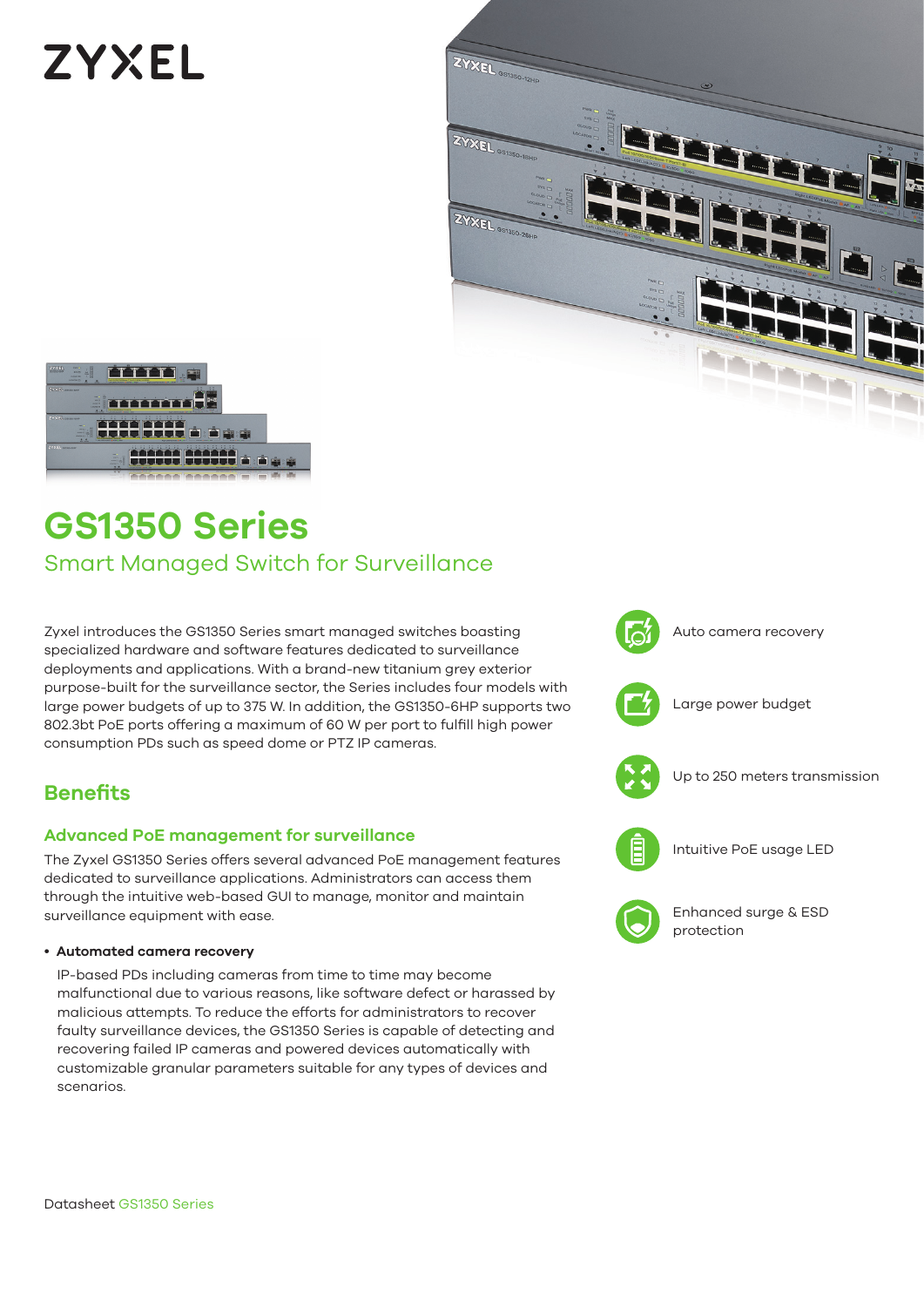#### • **Continuous power over Ethernet**

One of the biggest challenges in surveillance is maintenance. Built with the continuous PoE feature, the GS1350 Series provides uninterrupted power delivery to IP cameras and surveillance devices even if the switch is undergoing maintenance that requires firmware upgrades or reboots due to configuration changes. This greatly reduces the wait time for booting up all the cameras after a power recycle event of a switch.

#### **Unique hardware features**

#### • **Easy long-distance deployment**

Traditionally, PoE switches deliver power and data with a distance limitation of 100 meters or less. The GS1350 Series fulfills the need to deploy IP camera or power devices beyond the limit. With the extended-range mode enabled, the GS1350 Series instantly enables distant deployments of up to 250 meters. Save your money and effort simply with one GS1350 PoE switch.

#### • **Handy tools on the front panel**

The one-touch "Restore" button on GS1350 Series helps effortless recovery from misconfigurations, while its 5-segment LED allows users to instantly identify the PoE power usage. These handy designs are accessible from the front panel for quick, simplified troubleshooting.

#### • **Tough protection on every port**

Reliability and stability of the Switch are critical to a surveillance network. GS1350's patented design greatly enhances the surge and ESD (electrostatic discharge) protection on each PoE port, features up to 15 KV ESD and minimum of 4 KV surge protection guarding the switch from damage and network instability due to ESD and lightning surges.

### **Application Diagram**

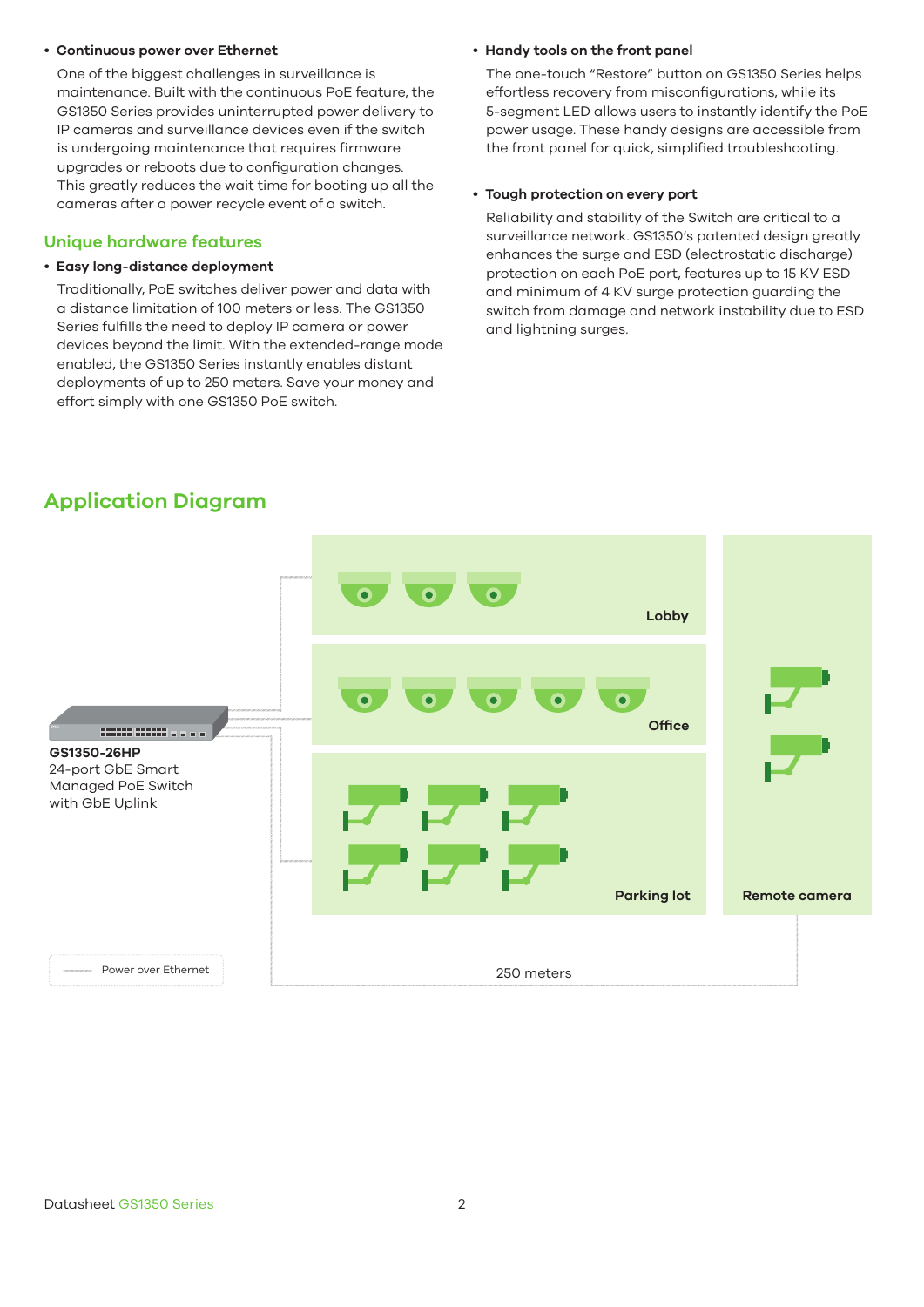# **Specifications**

| Model                                                    |                                          | GS1350-6HP                                                  | GS1350-12HP                                               | GS1350-18HP                                                | GS1350-26HP                                                |
|----------------------------------------------------------|------------------------------------------|-------------------------------------------------------------|-----------------------------------------------------------|------------------------------------------------------------|------------------------------------------------------------|
| <b>Product name</b>                                      |                                          | 5-port GbE Smart<br>Managed PoE Switch<br>with GbE Uplink   | 8-port GbE Smart<br>Managed PoE Switch<br>with GbE Uplink | 16-port GbE Smart<br>Managed PoE Switch<br>with GbE Uplink | 24-port GbE Smart<br>Managed PoE Switch<br>with GbE Uplink |
| <b>Switch class</b>                                      |                                          | Smart Managed                                               | Smart Managed                                             | Smart Managed                                              | Smart Managed                                              |
| <b>Port Density</b>                                      |                                          |                                                             |                                                           |                                                            |                                                            |
| <b>Total port count</b>                                  |                                          | 6                                                           | 12                                                        | 18                                                         | 26                                                         |
| 100/1000 Mbps                                            |                                          | 5                                                           | 10                                                        | 16                                                         | 24                                                         |
| <b>Gigabit SFP</b>                                       |                                          | 1                                                           | $\overline{2}$                                            | $\qquad \qquad -$                                          | $\qquad \qquad -$                                          |
| Gigabit combo<br>(RJ-45/SFP)                             |                                          | L.                                                          |                                                           | $\overline{2}$                                             | 2                                                          |
| Configurable extended<br>range ports                     |                                          | 5                                                           | 8                                                         | 16                                                         | 24                                                         |
| <b>PoE</b>                                               |                                          |                                                             |                                                           |                                                            |                                                            |
| PoE ports                                                |                                          | 5                                                           | 8                                                         | 16                                                         | 24                                                         |
| <b>Total PoE budget (watts)</b>                          |                                          | 60                                                          | 130                                                       | 250                                                        | 375                                                        |
| <b>PoE Standard</b>                                      |                                          | 802.3af/at<br>802.3bt (port 1-2)                            | 802.3af/at                                                | 802.3af/at                                                 | 802.3af/at                                                 |
| <b>Performance</b>                                       |                                          |                                                             |                                                           |                                                            |                                                            |
| <b>Switching capacity (Gbps)</b>                         |                                          | 12                                                          | 24                                                        | 36                                                         | 52                                                         |
| <b>Forwarding rate (Mpps)</b>                            |                                          | 8.9                                                         | 17.8                                                      | 26.7                                                       | 38.7                                                       |
| Packet buffer (byte)                                     |                                          | 525K                                                        | 525 K                                                     | 525 K                                                      | 525 K                                                      |
| <b>MAC address table</b>                                 |                                          | 8 K                                                         | 8 K                                                       | 8 K                                                        | 8 K                                                        |
| <b>Power</b>                                             |                                          |                                                             |                                                           |                                                            |                                                            |
| Input                                                    |                                          | 52 V - 57 V DC                                              | 100 - 240 V AC,<br>50/60 Hz                               | 100 - 240 V AC,<br>50/60 Hz                                | 100 - 240 V AC,<br>50/60 Hz                                |
| Max. power consumption<br>(watt)                         |                                          | 72                                                          | 160.3                                                     | 300.9                                                      | 448.9                                                      |
| <b>Physical Specifications</b>                           |                                          |                                                             |                                                           |                                                            |                                                            |
| Item                                                     | <b>Dimensions</b><br>(WxDxH)<br>(mm/in.) | $193 \times 84 \times 26/$<br>$7.6 \times 3.31 \times 1.02$ | 267 x 162 x 44/<br>10.51 x 6.38 x 1.73                    | 330 x 230 x 44/<br>12.99 x 9.06 x 1.73                     | 441 x 270 x 44/<br>17.36 x 10.63 x 1.73                    |
|                                                          | Weight (kg/lb.) 0.41/0.9                 |                                                             | 1.63/3.59                                                 | 2.42/5.34                                                  | 3.58/7.89                                                  |
| <b>Packing</b>                                           | <b>Dimensions</b><br>(WxDxH)<br>(mm/in.) | 242 x 255 x 65/<br>$9.53 \times 10.04 \times 2.56$          | 375 x 235 x 81/<br>14.76 x 9.25 x 3.19                    | 391 x 338 x 80/<br>15.39 x 13.31 x 3.15                    | 622 x 355 x 110/<br>24.49 x 13.98 x 4.33                   |
|                                                          | Weight (kg/lb.) 1.08/2.38                |                                                             | 2.43/5.36                                                 | 3.31/7.3                                                   | 4.65/10.25                                                 |
| <b>Included accessories</b>                              |                                          | • Power adapter<br>• Wall-mount kit                         | • Power cord<br>• Rack mounting kit                       | • Power cord<br>• Rack mounting kit                        | • Power cord<br>• Rack mounting kit                        |
| <b>Green Feature</b>                                     |                                          |                                                             |                                                           |                                                            |                                                            |
| <b>Fanless</b>                                           |                                          | Yes                                                         | $\overline{a}$                                            | ÷,                                                         | $\overline{a}$                                             |
| <b>ESD/Surge Protections</b>                             |                                          |                                                             |                                                           |                                                            |                                                            |
| Ethernet port surge<br>protection                        |                                          | 4 KV                                                        | 4 KV                                                      | 4 KV                                                       | 4 KV                                                       |
| Power supply Line-GND<br>surge<br>protection             |                                          | 4 KV                                                        | 4 KV                                                      | 4 KV                                                       | 4 KV                                                       |
|                                                          | Line-Line                                | 2 KV                                                        | 2 KV                                                      | 2 KV                                                       | 2 KV                                                       |
| Ethernet port ESD protection 15 KV/8 KV<br>(air/contact) |                                          |                                                             | 15 KV/8 KV                                                | 15 KV/8 KV                                                 | 15 KV/8 KV                                                 |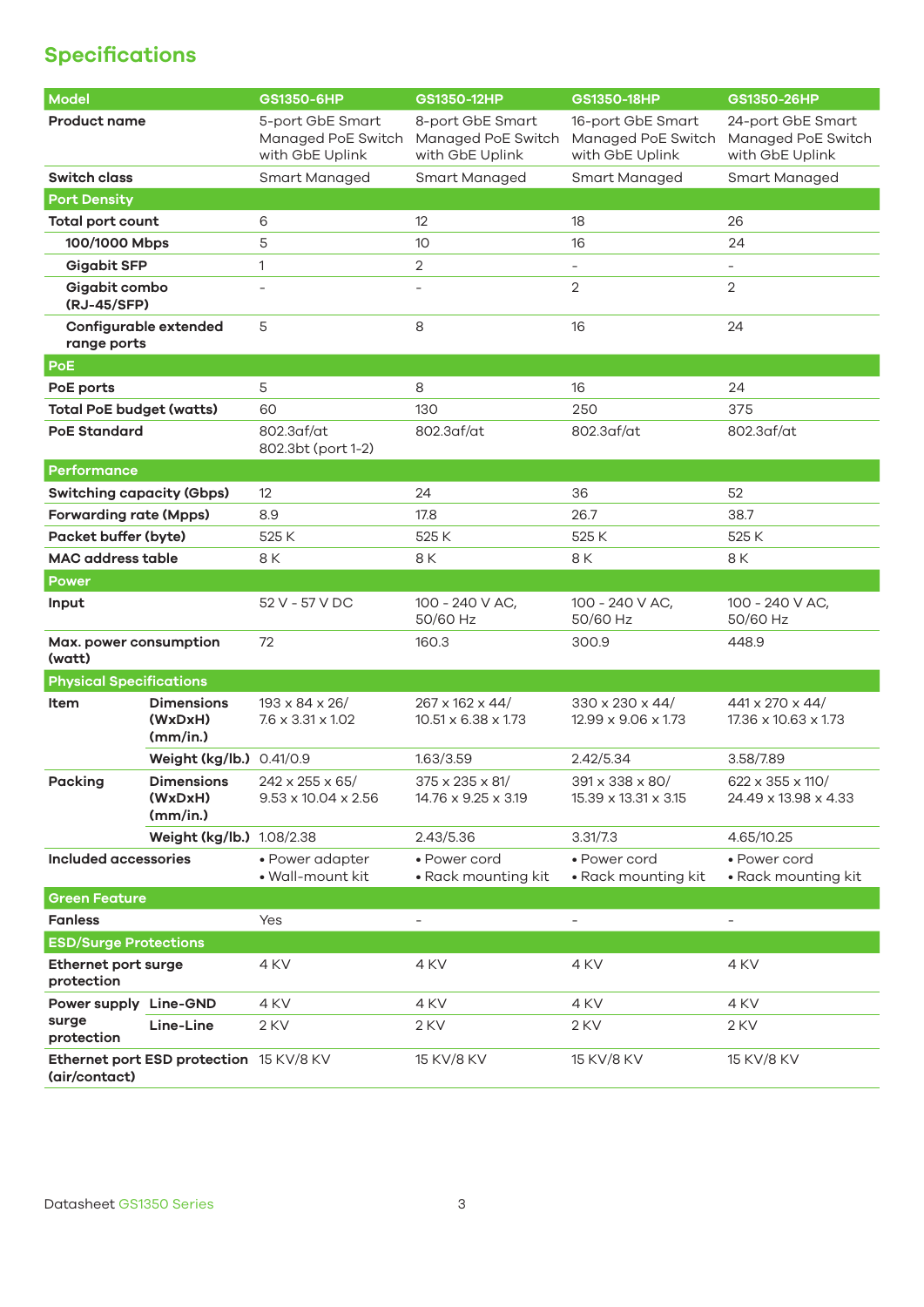| Model                               |                    | GS1350-6HP                                                                | GS1350-12HP                                                                | GS1350-18HP                                                           | GS1350-26HP                                                                |  |  |
|-------------------------------------|--------------------|---------------------------------------------------------------------------|----------------------------------------------------------------------------|-----------------------------------------------------------------------|----------------------------------------------------------------------------|--|--|
| <b>Environmental Specifications</b> |                    |                                                                           |                                                                            |                                                                       |                                                                            |  |  |
| Operating<br>environment            | <b>Temperature</b> | $-20^{\circ}$ C to 50 $^{\circ}$ C/<br>$-4^{\circ}$ F to 122 $^{\circ}$ F | $-20^{\circ}$ C to 50 $^{\circ}$ C/<br>$-4^{\circ}$ F to 122°F             | $-20^{\circ}$ C to 50 $^{\circ}$ C/<br>$-4^\circ$ F to 122 $^\circ$ F | $-20^{\circ}$ C to 50 $^{\circ}$ C/<br>$-4^{\circ}$ F to 122 $^{\circ}$ F  |  |  |
|                                     | Humidity           | 5% to 95%<br>(non-condensing)                                             | 5% to 95%<br>(non-condensing)                                              | 5% to 95%<br>(non-condensing)                                         | 5% to 95%<br>(non-condensing)                                              |  |  |
| <b>Storage</b><br>environment       | <b>Temperature</b> | $-40^{\circ}$ C to 70 $^{\circ}$ C/<br>$-40^\circ$ F to 158 $^\circ$ F    | $-40^{\circ}$ C to 70 $^{\circ}$ C/<br>$-40^{\circ}$ F to 158 $^{\circ}$ F | -40°C to 70°C/<br>$-40^{\circ}$ F to 158 $^{\circ}$ F                 | $-40^{\circ}$ C to 70 $^{\circ}$ C/<br>$-40^{\circ}$ F to 158 $^{\circ}$ F |  |  |
|                                     | Humidity           | 5% to 95%<br>(non-condensing)                                             | 5% to 95%<br>(non-condensing)                                              | 5% to 95%<br>(non-condensing)                                         | 5% to 95%<br>(non-condensing)                                              |  |  |
| MTBF (hr)                           |                    | 2,021,885.87                                                              | 1,065,025.45                                                               | 1,699,692.18                                                          | 888,495                                                                    |  |  |
| <b>Heat dissipation (BTU/hr)</b>    |                    | 245.52                                                                    | 546.62                                                                     | 1,026.07                                                              | 1,530.75                                                                   |  |  |
| Acoustic noise @ 25°C (dBA)         |                    | $\Omega$                                                                  | 27.3                                                                       | 39                                                                    | 40.1                                                                       |  |  |

### **Features**

#### **Standard Compliance**

- IEEE 802.3 10Base-T Ethernet
- IEEE 802.3u 100Base-Tx Ethernet
- IEEE 802.3ab 1000Base-T Ethernet
- IEEE 802.3z 1000Base-X
- IEEE 802.3x flow control
- IEEE 802.3af PoE
- IEEE 802.3at PoE plus
- IEEE 802.3bt (GS1350-6HP)
- IEEE 802.3az EEE support/Green Ethernet
- IEEE 802.1p CoS support

#### **Resilience and Availability**

- IEEE 802.1D Spanning Tree Protocol (STP)
- IEEE 802.1w Rapid Spanning Tree Protocol (RSTP)
- IEEE 802.3ad LACP (Max # Trunks/ Links per Trunk):
	- GS1350-6HP: 3/6
	- GS1350-12HP: 6/8
	- GS1350-18HP: 8/8
	- GS1350-26HP: 8/8
- Loop guard
- Dual configuration files
- Dual images

#### **Traffic Control**

- 802.1Q Static VLANs: 256
- Port-based VLAN
- Voice VLAN
- MAC-based VLAN
- Vendor ID based VLAN
- VLAN Trunking
- LACP algorithm of source/ destination IP

#### **Security**

- Layer 2 MAC filtering
- Static MAC forwarding
- $\cdot$  SSH  $\sqrt{2}$
- SSL
- Port isolation
- CPU protection
- SHA2 HTTPS Certification
- Login authentication by RADIUS
- RADIUS accounting
- Authorization on RADIUS
- Multiple RADIUS servers
- DHCP Snooping

#### **Quality of Service (QoS)**

- 802.1p queuing methods: SPQ, WRR, **WFO**
- Storm control: broadcast, multicast, unknown unicast (DLF)
- Port-based rate limiting (ingress/
- egress) • 802.3x flow control
- 802.1p Class of Service (SPQ, WFQ, SPQ/WFQ combination capable)
- DiffServ (DSCP)

#### **Layer 2 Multicast**

- L2 Multicast
- Static L2 Multicast Forwarding
- IGMP snooping (v1, v2, v3)
- IGMP snooping normal leave
- IGMP snooping fast leave
- Configurable IGMP snooping timer and priority
- IGMP snooping statistics
- IGMP throttling
- IGMP filtering
- IGMP querier mode
- IGMP proxy mode & snooping mode selection

#### **Manageability**

- SNMP v1, v2c, v3
- SNMP trap group
- RMON (1, 2, 3, 9)
- ICMP echo/echo reply
- Syslog
- Display port utilization
- IEEE 802.1AB LLDP
- IEEE 802.1AB LLDP-MED
- Custom default

#### **PoE Management**

- Power-up mode selection
- Scheduled PoE
- Neighbor PD detection
- Auto PD recovery
- Continuous PoE
- Extended range\*
- PoE consumption/classification modes
- Port PoE Priority
- Customizable maximum power per port
- PoE Wide range detection
- LLDP-Power via MDI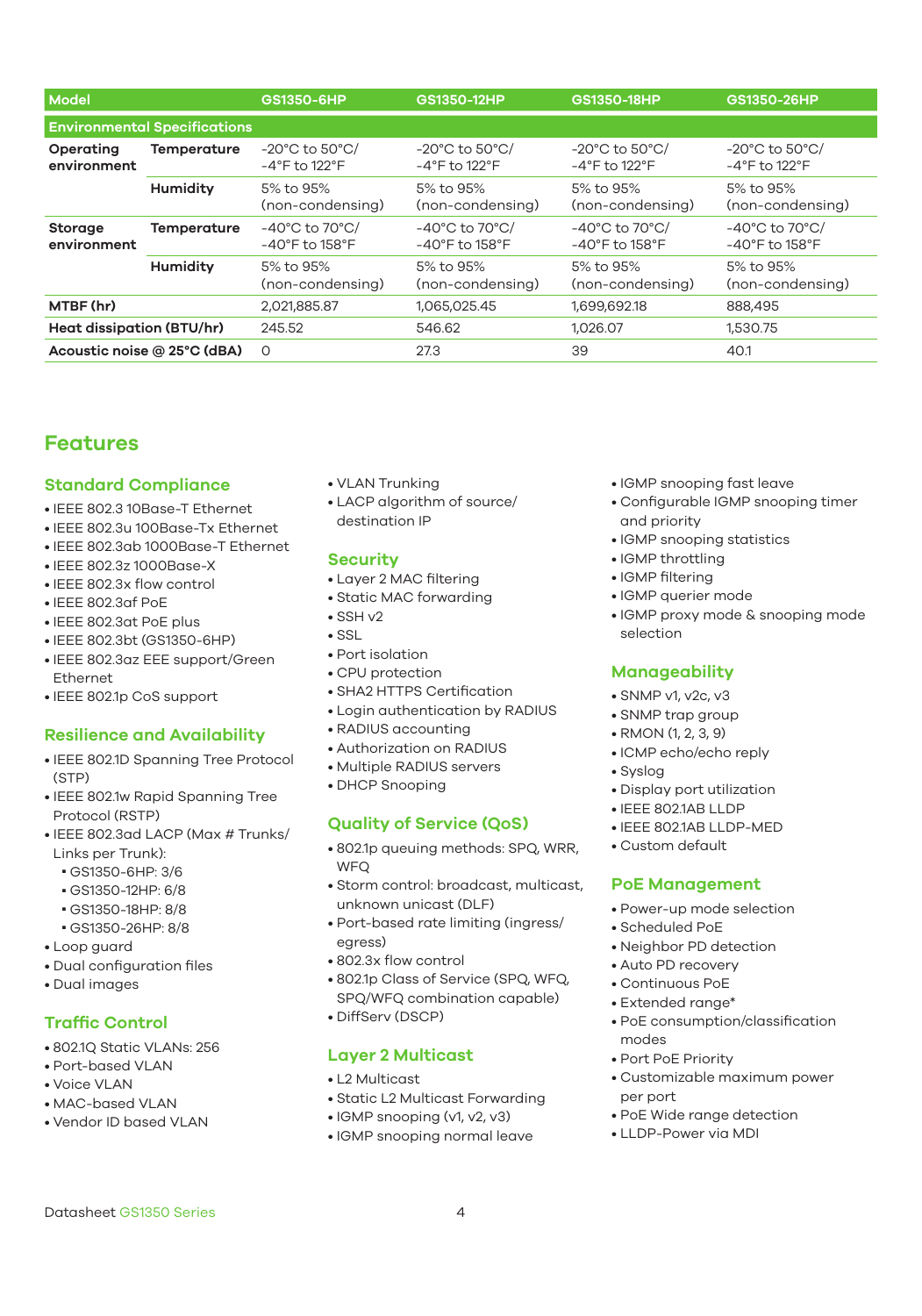#### **IPv6 Management**

- IPv6 over Ethernet (RFC 2464)
- IPv6 addressing architecture (RFC 4291)
- Dual stack (RFC4213)
- ICMPv6 (RFC4884)
- Path MTU (RFC 1981)
- Minimum Path MTU size of 1280 (RFC 5905)
- Encapsulation for maximum PMTU size of 1500
- Neighbor Discovery (RFC4861)

#### **Device Management**

- Web interface
- Setup Wizard
- Full managed CLI through Telnet/ SSH<sub>V2</sub>
- Management through Web, SNMP
- Remote firmware upgrade by FTP/ Web
- Configuration saving and retrieving
- Configure clone
- DHCP client
- DHCP relay per VLAN
- Daylight saving
- NTP (IPv4/IPv6)
- Port mirroring
- Restore to last custom default

#### **MIB**

- Zyxel private common MIB
- RFC 1066 TCP/IP-based MIB
- RFC 1213, 1157 SNMPv2c/v3 MIB
- RFC 1493 bridge MIB
- RFC 1643 Ethernet MIB
- RFC 1757 RMON group 1, 2, 3, 9
- RFC 2011, 2012, 2013 SNMPv2 MIB
- RFC 2233 SMIv2 MIB
- RFC 2358 Ethernet-like MIB
- RFC 2674 bridge MIB extension
- RFC 2819, 2925 Remote Management MIB
- RFC 3621 Power Ethernet MIB
- RFC 4293 Management Information Base (MIB) for IP
- RFC 4292 IP forwarding table MIB
- RFC 4022 management information base for transmission control protocol
- RFC 4113 management information base for user datagram protocol

#### **Zyxel One Network**

#### **ZON Utility**

- Discovery of Zyxel switches, APs and gateways
- Centralized and batch configurations:
	- IP configuration
	- IP renew
	- Device factory reset
	- Device reboot
	- Device locating
	- Web GUI access
	- Password configuration
	- One-click quick association with Zyxel AP Configurator (ZAC)
- Automatic detection of the latest firmware
- Displays device serial number and hardware version
- Cloud mode on/off option for Hybrid series devices

#### **Smart Connect**

• Discover neighboring devices

**Model Speed Connector Wavelength Max. Distance DDMI SFP-1000T** Gigabit RJ-45 - 0.1 km (109 yd) -

**SFP-LHX1310-40-D** Gigabit LC 1310 nm 40 km (43744 yd) Yes **SFP-LX-10-D** Gigabit LC 1310 nm 10 km (10936 vd) Yes **SFP-SX-D** Gigabit LC 850 nm 0.55 m (601 yd) Yes **SFP-ZX-80-D** Gigabit LC 1550 nm 80 km (87488 yd) Yes

• One-click remote management access to the neighboring Zyxel devices

- Reset neighboring devices remotely to factory defaults
- Power cycle neighboring powered devices (PoE switches only)

#### **Certifications**

#### $\bullet$  EMC:

- CE, FCC, C-Tick, Class A
- BSMI CNS13438
- Safety:
	- LVD EN62368-1
	- BSMI CNS14336-1
- RoHS compliant

#### **Installation Features**

- Ethernet port lightning surge protection
- Power supply lightning surge protection
- ESD (electrostatic discharge) protection
- Extended range of up to 250 meters\*
	- Fixed link speed at 10 Mbps ■ Limited to 802.af PDs and cameras

#### **Warranty**

1310 nm (Tx) 10 km (10936 yd) Yes

1490 nm (Tx) 10 km (10936 yd) Yes

- Limited life-time warranty\*\*
- \* Extended range excels long range installation but the actual performance may be effected by cabling quality or IP camera's electrical design. We recommend users to test for IOP before physical deployment. Contact Zyxel for IP camera's interoperability report.
- \*\* Warranty terms, service availability, and service response times may vary from country or region to country or region.

1490 nm (Rx)

1310 nm (Rx)

**Transceivers (Optional) Accessories**

**SFP-BX1310-10-D** Gigabit LC

**SFP-BX1490-10-D** Gigabit LC